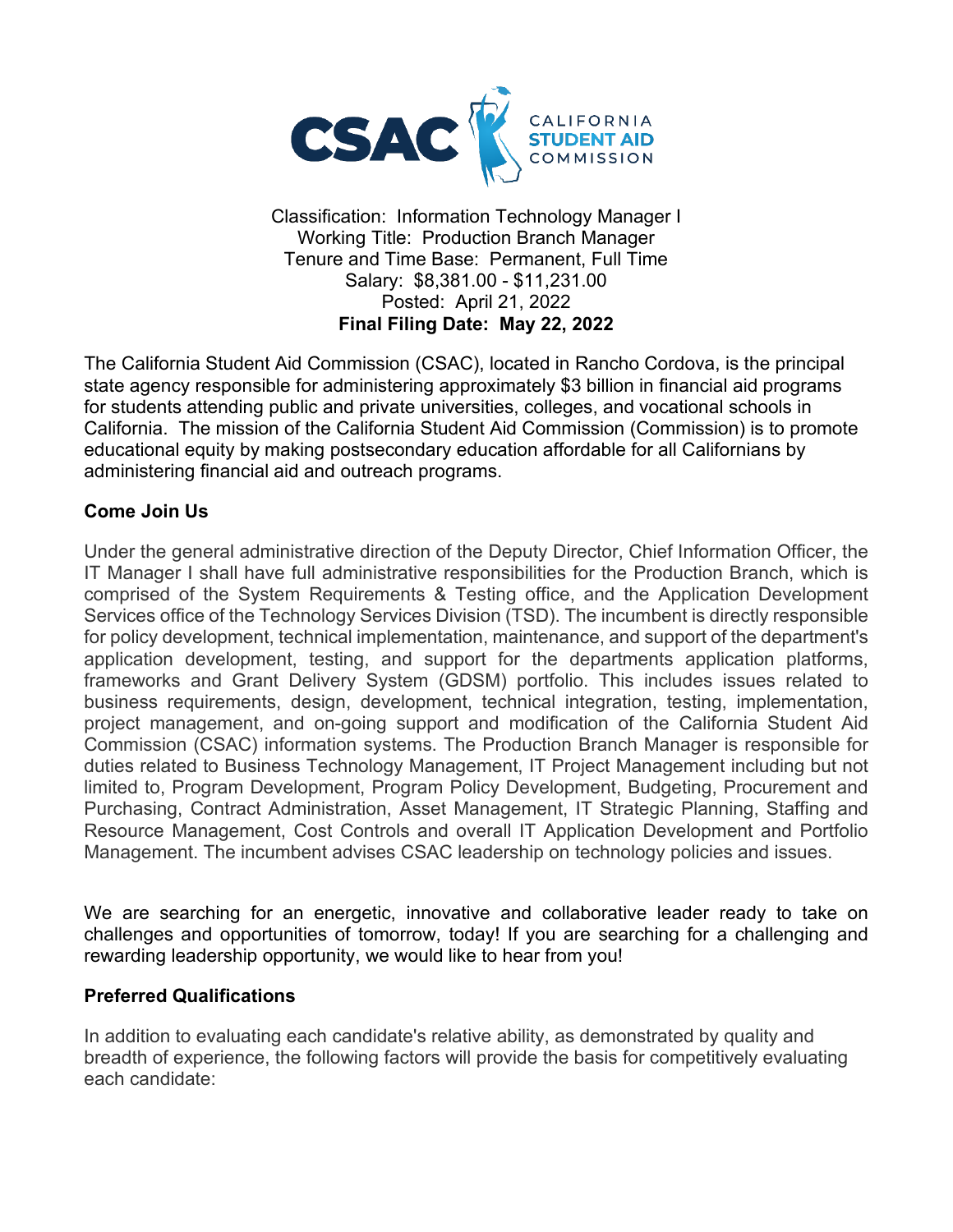- Demonstrated ability to lead and oversee the development, implementation, and management of an enterprise application portfolio that provides services to internal and external customers
- Bachelor's degree in computer science, computer engineering or information technology related field
- Experience in managing and leading project teams to implement IT systems using the System Development Lifecycle (SDLC)
- Ability to align technology proposals with business needs, establish priorities, and implementation timeframes
- Demonstrated ability to lead, execute and monitor enterprise technology projects
- Ability to anticipate, manage and resolve complex issues, including the ability to develop policy and integrate all aspects of strategy to assure resolution of issues
- Knowledge and experience working with cloud and DevOps technologies
- Ability to develop a culture of customer service and continuous innovation
- Demonstrated ability to communicate clearly, promptly, and effectively with executive leadership in support of leadership's policy decisions
- Demonstrated ability to operate in a dynamic and fast-paced environment
- Demonstrated leadership skills including the ability to engage, inspire, empower, develop, and mentor staff
- Ability to collaborate and positively influence others to achieve results that are in the best interests of the Department

### **Who Should Apply**

Interested individuals who meet the minimum and desirable qualifications and are eligible to be appointed to the *IT Manager I* classification.

Applicants must have current list eligibility for appointment to this class, currently a state employee who has transfer eligibility (transfers must meet the minimum qualifications for the advertised class, per CCR Rule 250), or currently in an *IT Manager I* position. Appointment is subject to SROA/Surplus provisions. SROA and Surplus candidates are encouraged to apply. Surplus candidates must submit a copy of their surplus status letter. Other methods of appointments will be considered, including Training & Development (T&D) Assignments.

All applicants, regardless of the type of eligibility, must meet the Minimum Qualifications of the *[IT Manager I](https://www.calhr.ca.gov/state-hr-professionals/Pages/1400.aspx)* classification. In addition, please attach all required supporting documents (i.e., transcripts/diploma, license, and/or required certificate) to your application.

Eligibility is determined by the completed information on your Std. 678 and/or résumés; please ensure applications and/or résumés contain completed information, or your application may not be accepted.

### **How to Apply/Final Filing Date**

Please reference **RPA #21-069**, **JC-303358**, **Position #270-701-1405-XXX, IT Manager I/Production Branch Manager**, in the 'Job Title' section on the application, Std. 678.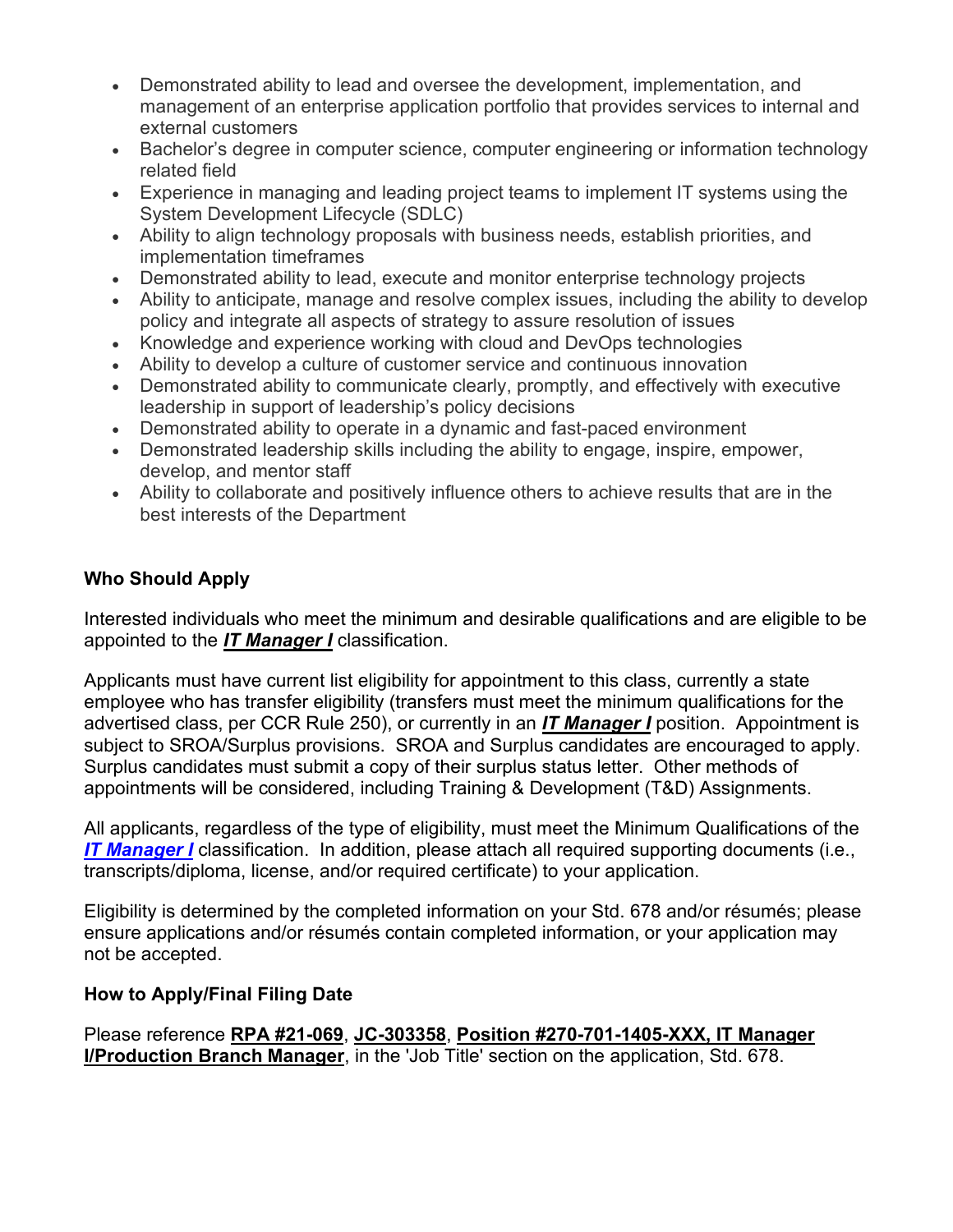Interested and qualified candidates must complete a State Examination/Employment Application (STD. 678), and a Statement of Qualifications (SOQ). Submission of a résumé is optional but preferred. Applications, SOQs, and résumés will be **accepted through the final filing date of May 22, 2022.** Electronic submission of applications, SOQs, and résumés may be completed through your Cal Career account at [www.jobs.ca.gov.](http://www.jobs.ca.gov/) Please contact the Personnel Office at (916) 464-8910 or email at [Personnel@csac.ca.gov](mailto:Personnel@csac.ca.gov) if you need assistance with the electronic application process.

#### **Statement of Qualifications**

The Statement of Qualifications (SOQ) is a written document and must be typed, no more than 2-pages in length with 1-inch margins, and in Arial 12-point font. The Statement of Qualifications must include responses to the questions listed below numbered and presented in the same order. Please clearly state which document is the SOQ at the top of the document. A résumé is not considered an SOQ. Applications received without an SOQ will be rejected.

- 1. Describe your experience leading enterprise projects, include size, scale, and project management methods in your examples, include any challenges you encountered, strategies employed, and the outcome.
- 2. How you have modified your leadership and management practices to adapt to telework and remotely working staff.
- 3. Describe your experience leading a software development team, size, scale, scope, and years of experience. Please also describe your experience with transforming legacy applications with modern development technologies.
- 4. Provide your experience with fiscal budget management, State budget process and vendor contract management.

Applications will **not** be accepted by fax or e-mail. You may also submit your application in person or by mail at:

CA Student Aid Commission P.O. Box 3210 Rancho Cordova, CA 95741-3210 Attention: Personnel-Recruitment

CA Student Aid Commission 11120 International Drive Rancho Cordova, CA 95670 Attention: Personnel-Recruitment

THE STATE OF CALIFORNIA IS AN EQUAL OPPORTUNITY EMPLOYER TO ALL, REGARDLESS OF AGE, ANCESTRY, COLOR, DISABILITY (MENTAL AND PHYSICAL, EXERCISING THE RIGHT TO FAMILY CARE AND MEDICAL LEAVE, GENDER, GENDER IDENTITY OR EXPRESSION, GENETIC INFORMATION, MARITAL STATUS, MEDICAL CONDITION, MILITARY OR VETERAN STATUS, NATIONAL ORIGIN, POLITICAL AFFILIATION, RACE, RELIGIOUS CREED, SEX (INCLUDES PREGNANCY, CHILDBIRTH, BREASTFEEDING AND RELATED MEDICAL CONDITIONS), AND SEXUAL ORENTATION OF ANY PERSON.

IT IS AN OBJECTION OF THE STATE OF CALIFORNIA TO ACHIEVE A DRUG FREE WORKPLACE. ANY APPLICANT FOR STATE EMPLOYMENT WILL BE EXPECTED TO BEHAVE IN ACCORDANCE WITH THIS OBJECTIVE BECAUSE THE USE OF ILLEGAL DRUGS IS INCONSISTENT WITH THE LAW OF THE STATE, THE RULES GOVERNING CIVIL SERVICE, AND THE SPECIAL TRUST PLACED IN PUBLIC SERVANTS.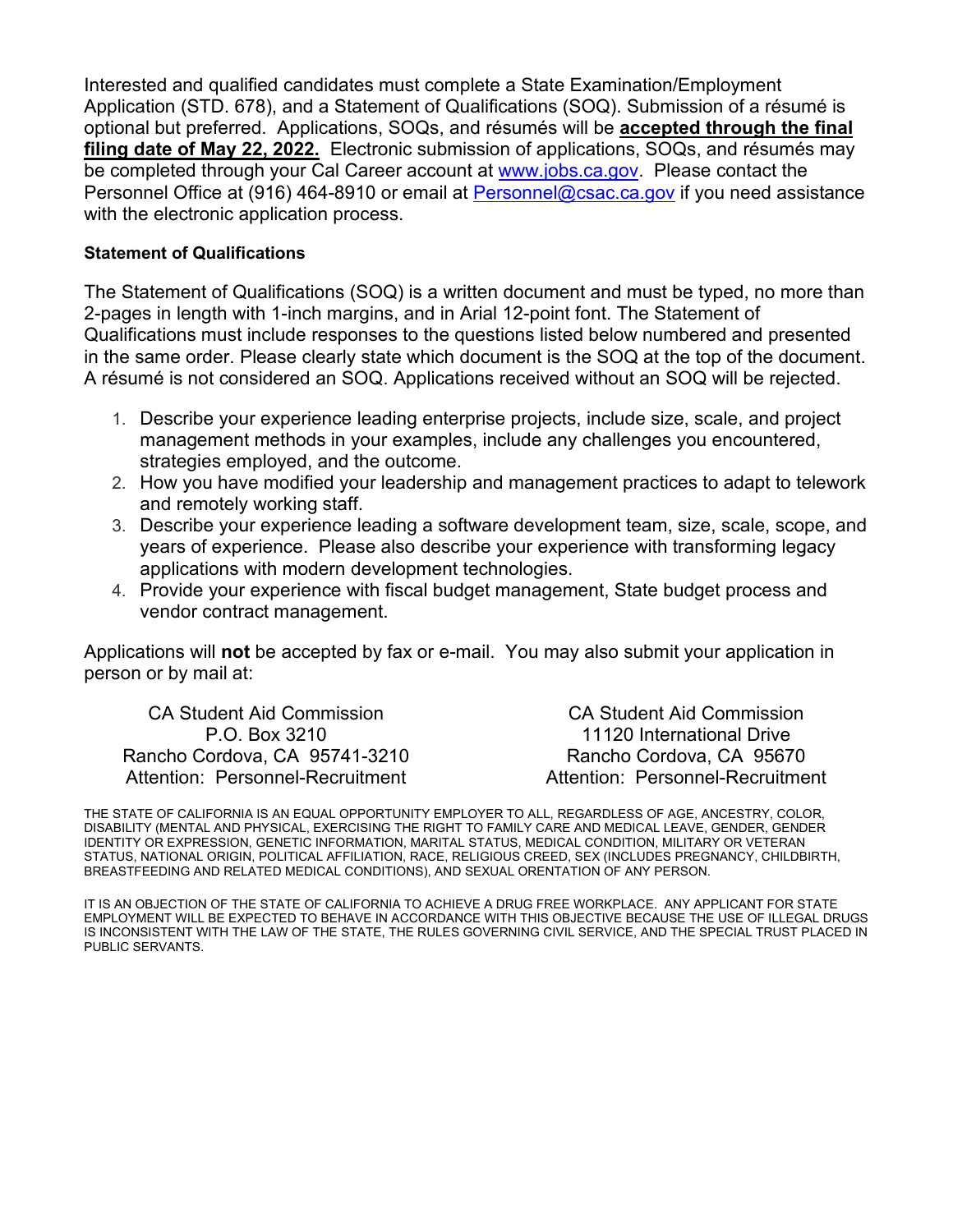# **CALIFORNIA STUDENT AID COMMISSION DUTY STATEMENT**

# **Position Identification:**

| Employee Name:             | Vacant                           |
|----------------------------|----------------------------------|
| Classification:            | Information Technology Manager I |
| Working Title:             | <b>Production Branch Manager</b> |
| <b>Position Number:</b>    | 270-701-1405-XXX                 |
| Location:                  | Rancho Cordova                   |
| License/Other Requirement: | N/A                              |
| Date Prepared:             | 3/22/22                          |
| <b>Effective Date:</b>     | To be determined                 |

### **Function (Summary of Responsibilities):**

Under the general direction of the Information Technology Services Division (ITSD) Chief Information Officer (CIO), the incumbent has full management and oversight responsibility for the CSAC IT Production Branch. This branch is comprised of IT professionals in various IT classifications ranging from IT Associate to IT Supervisor II who are responsible for workload intake and support of teams related to the Grant Delivery System application development, testing and release to operations. The incumbent will plan, organize, and direct the activities of a multidisciplinary staff responsible for providing a variety of services in the Software Development Lifecycle Management that are vital to the successful daily operations of CSAC. The incumbent will work independently and manage high-level technical specialists on a variety of complex information technology systems. Responsible for maintaining and supporting all aspects of the Commission's information systems; application development, support technical analysts performing complex analytical studies and activities on complex information technology systems and projects. Must have demonstrated ability to work on complex information technology systems problems, analyze and identify system issues and recommend solutions. Acts as project leader on complex IT studies with a broad scope. The incumbent is expected to manage multiple domains or disciplines; develop performance metrics; develop policy, manage resource allocation and subordinate supervisors. The incumbent is expected to utilize customer support best practices and industry standards.

### **Reporting Relationships:**

Reports directly to the ITSD Chief Information Officer: Under general administrative direction as defined by the CSAC organizational structure.

### **Program Identification:**

The California Student Aid Commission is responsible for administering financial aid programs for students attending public and private universities, colleges, and vocational schools in California. The mission of the California Student Aid Commission (Commission) is to promote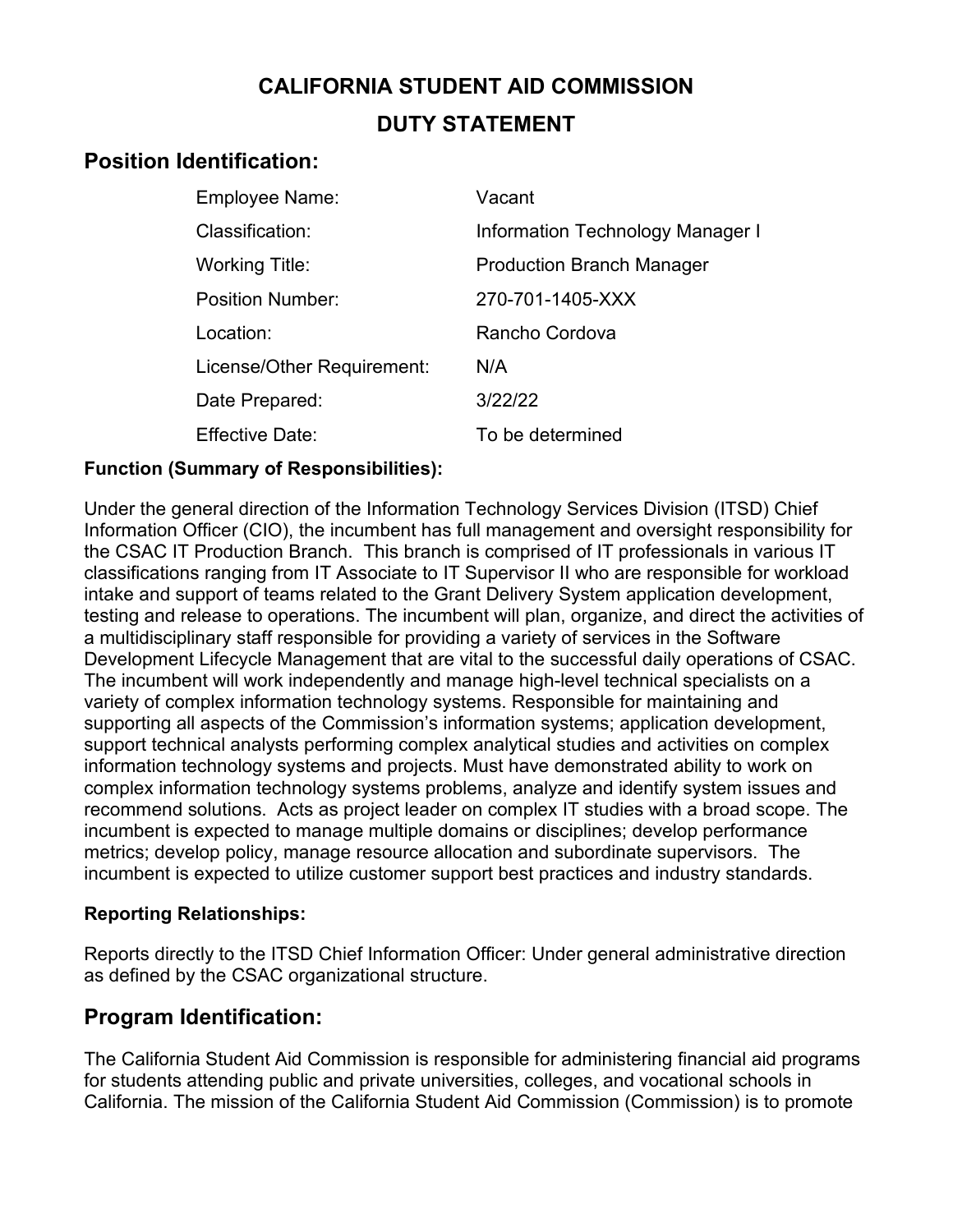educational equity by making postsecondary education affordable for all Californians by administering financial aid and outreach programs.

The Information Technology Services Division (ITSD) supports CSAC in the delivery of State services and information to internal and external stakeholders through information technology service management using the Information Technology Infrastructure Library (ITIL) framework.

#### Essential Job-Functions:

Candidates must be able to perform the following essential functions with or without reasonable accommodations.

#### 40% Management and Supervision

Manages, directs and coordinates the group activities to support department's core business application development and testing functions. Directly or through subordinate supervisors oversees teams who are responsible for the coordinated application development and releases within the Software Development Lifecycle (SDLC). Oversees the coordination and control of releases between application groups to ensure successful deployments with minimal disruption and without conflicts or duplication. Provides the foundational process for identifying, tracking, scheduling, and controlling the application build, test, and deployment of application releases. Oversees the contract management and maintenance of the application source code repositories that support the department's programming files.

#### 35% Planning and Operations

As a member of the ITSD management team, the incumbent formulates, evaluates, implements, maintains, and operates the CSAC business and application portfolio operations. Directs all activities associated with application development lifecycle management, testing and deployment to operations, performs ongoing maintenance and operations for those business applications and systems. Participates and contributes to the establishment and maintenance of technology practices that govern the standards, processes and procedures for the analysis, design, implementation, maintenance and operation of the Production Branch. Develops and administers plans, processes, procedures, and standards. Participates in tactical and strategic planning efforts to produce the annual business plan, spending plan, and training needs. Directs and coordinates proper planning for IT projects and work efforts to achieve desired objectives on scope, on time and on budget. Participates in the Commissions Information Management Strategy planning. Develop Budget Change Proposals as required to obtain resources to support the CSAC business needs.

#### 20% Leadership

The incumbent provides the leadership for the development and continuous improvement of people, processes and technology to support the Production Branch section. Provides the leadership for the development and improvement of the personnel infrastructure including the recruitment, development and retention of qualified staff. Establishes and maintains standards, processes and procedures for the analysis,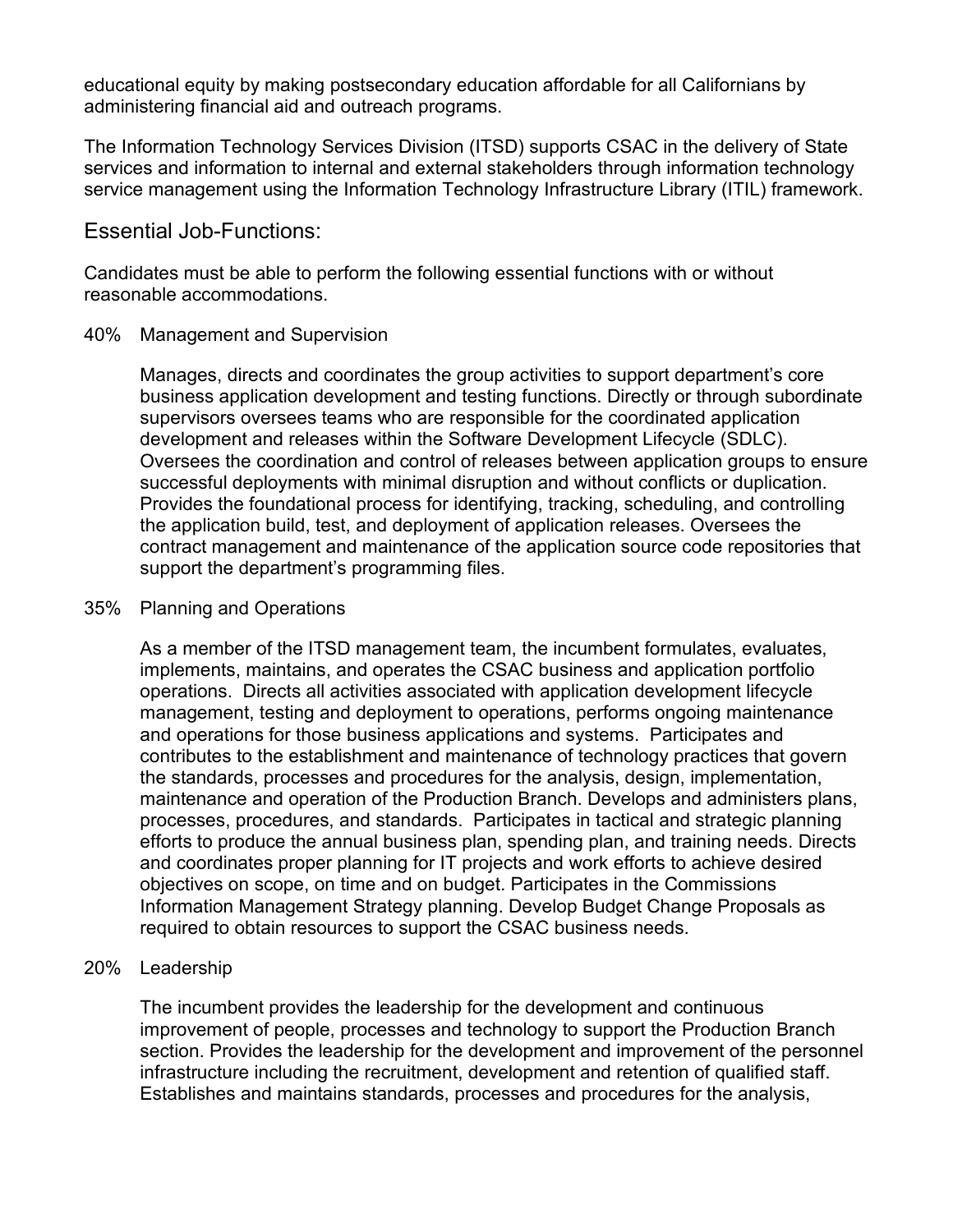design, implementation, maintenance and operation of Grant Delivery Management System (GDSM) and other vital business applications under portfolio management. Oversees market analyses, proof of concepts, and pilots of emerging technologies and recommends for adoption. Represents the CIO in internal and external meetings.

Marginal Job-Functions:

5% Special projects and other duties as required.

# **ADA Requirement:**

Alternatives will be provided for incumbents who are unable to perform the non-essential functions of the job due to a disability covered under the Americans with Disabilities Act

## **Physical Requirements:**

Ability to operate and utilize office machines required to perform work tasks, such as copiers, faxes, calculators, personal computer, etc. these job duties may require the incumbent to work under demanding conditions and irregular hours during peak periods. Requires sitting for long periods while using a personal computer or reviewing documents and working papers.

# **Working Conditions:**

Employee's work is to be performed within an office environment, may work remotely, and is equipped with standard or ergonomic office equipment, as needed. Attend meetings in designated conference rooms and be willing to travel to off-site locations. The work environment is fast-paced and requires considerable flexibility in managing time, priorities, and assignments and can be demanding and/or stressful.

Work environment requirements:

- Professional business attire.
- Required to carry a mobile device and be available by phone and/or e-mail.
- Requires periodic off-shift and weekend work.
- Travel is required to attend meetings, conferences, or training.

# **Attendance:**

Must maintain regular and acceptable attendance. This position is subject to on-call and standby time and periodic off-shift, weekend work. This position is work week group "E" which is exempted from coverage under the Fair Labor Standards Act (FLSA). A work week group "E" or salaried employee does not receive overtime compensation and may be required to work specific hours to provide services when deemed necessary by management. Employees who are excluded from FLSA shall not charge paid leave for absences of less than whole day increments or docked for absences of less than a whole day.